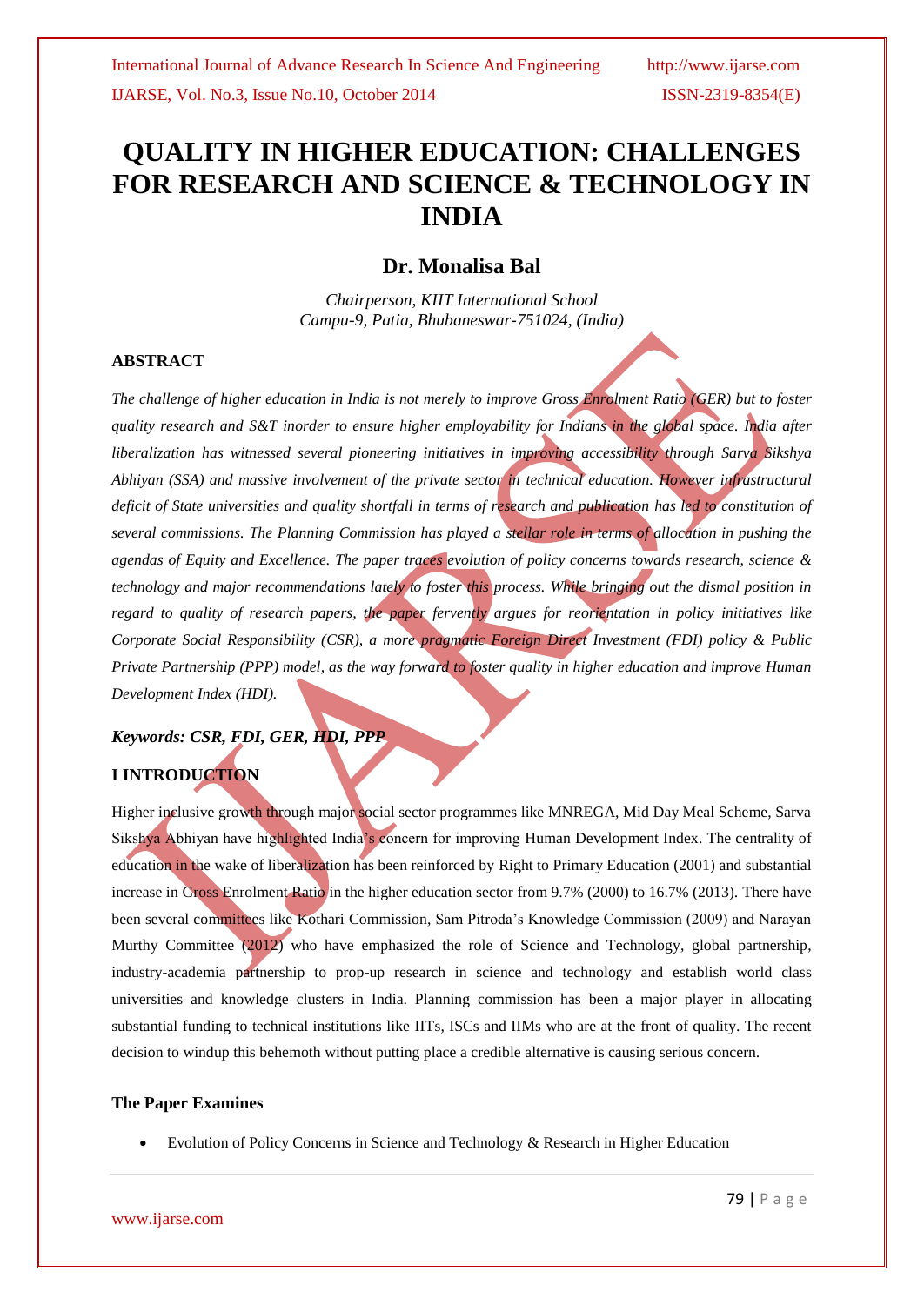- Major Recommendations by Committees/Commission: 200-2012
- The Road Ahead after Dismantling of the Planning Commission

## **II EVOLUTION OF POLICY CONCERNS IN SCIENCE AND TECHNOLOGY & RESEARCH IN HIGHER EDUCATION**

The Kothari Commission (1966) put the foot prints for a cogent higher education policy for India and had highlighted the centrality of science & technology and research & education as the fulcrum of higher education policy. Its thrust was to improve productivity; treat science as a basic component in education and improve research in Science &Technology. This was endorsed by the then education minister, the eminent legal luminary Shri M.C. Chagla. This gave birth to a number of quality education institutions like Indian Institute of Science, mentored by Nobel Laureate Dr. C.V. Raman, IITs and IIMs which were predominantly funded by the planning commission. The BARC headed by Dr. Homi Bhaba also had a significant connect to the International Atomic Energy Commission, Vienna for state of art research in the field of atomic energy. The ISRO under Dr. Vikram Sarabhai also had significant interaction with Space Research Centres in the erstwhile USSR. Dr. M.S. Swaminathan collaborated with Dr. Norman Borlaug, the Nobel Prize winner, for fostering high quality research in wheat and rice ushering in food sufficiency through the green revolution. The PUSA institute in Delhi and the Rice Research Institute at Cuttack set global standards in research for high yielding varieties.

The allocational policy of Government of India has consistently supported such top quality research in the government sector. However the private sector, unlike the western countries, hardly invested in research and development nor did they support educational institutions in a substantial manner as has been done by business magnets like Ford & Rockefeller for world class universities like Harvard and MIT in USA. Be that as it may higher education witnessed substantial increase in enrolment only after entry of the private sector in a big way after 2000 in the field of engineering and management discipline. This has witnessed increase in Gross Enrolment Ratio (GER) from 9.7% (2000) to 16.7% (2013). The Planning Commission has been at the vanguard of central allocation to higher education with the objective of bolstering Access, Equity and Excellence (12th Plan).

The trend of allocation by the planning commission during the last three years and is given as under-

|                  | Overview of Flan & Iyon Flan Anocation-Higher Equitation (KS. Crore) |           |      |       |           |             |              |           |      |              |
|------------------|----------------------------------------------------------------------|-----------|------|-------|-----------|-------------|--------------|-----------|------|--------------|
|                  | Agency                                                               | 2012-2013 |      |       | 2013-2014 |             |              | 2014-2015 |      |              |
|                  | <b>Major Programme</b>                                               | Plan      | Non- | Total | Plan      | Non-        | <b>Total</b> | Plan      | Non- | <b>Total</b> |
|                  |                                                                      |           | Plan |       |           | <b>Plan</b> |              |           | Plan |              |
| 1.               | UGC                                                                  | 4990      | 4686 | 9677  | 5147      | 5066        | 10213        | 3520      | 5457 | 8977         |
|                  |                                                                      |           |      |       | (4720)    | (4808)      | (9528)       |           |      |              |
| $\mathfrak{D}$ . | <b>IGNOU</b>                                                         | 105.2     | 52   | 157   | 100       |             | 101          | 112.      |      | 113.5        |
|                  |                                                                      |           |      |       | (73.5)    | (0.3)       | (73.8)       | 5         |      |              |
| 3.               | ICT                                                                  | 191.8     |      | 191.8 | 339       |             | 339.9        | 180       |      | 180          |
|                  |                                                                      |           |      |       | (106.2)   |             | (106.3)      |           |      |              |
| $\overline{4}$ . | Technical                                                            | 5390      | 2582 | 8513  | 65181     | 2872        | 9390         | 6385      | 3078 | 9463         |
|                  | Education                                                            |           |      |       | (5636)    | (2805)      | (8441)       |           |      |              |
|                  | <b>Plan Outlay</b>                                                   |           |      |       |           |             |              |           |      |              |

| Table-1                                                                        |  |
|--------------------------------------------------------------------------------|--|
| <b>Overview of Plan &amp; Non Plan Allocation-Higher Education (Rs. Crore)</b> |  |

www.ijarse.com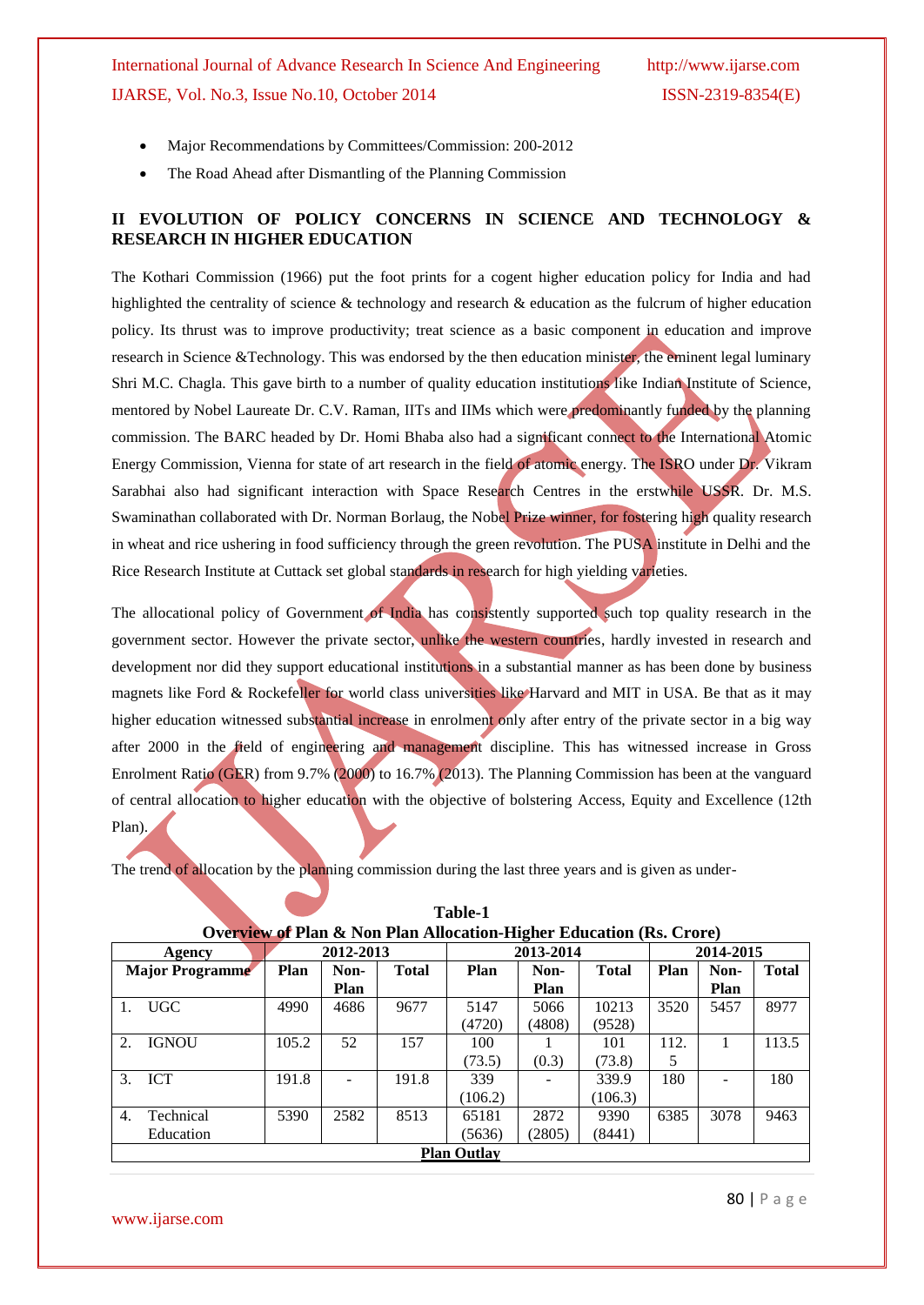## International Journal of Advance Research In Science And Engineering http://www.ijarse.com

## IJARSE, Vol. No.3, Issue No.10, October 2014 ISSN-2319-8354(E)

| General<br>(a)   | 6800                     | - | 6800    | 8115   | 8115    | 7059 | $\overline{\phantom{a}}$ | 7059  |
|------------------|--------------------------|---|---------|--------|---------|------|--------------------------|-------|
|                  |                          |   |         | (7642) | (7642)  |      |                          |       |
| Technical<br>(b) | 5910                     | ۰ | 5910    | 6518   | 6518    | 6385 | ۰                        | 6385  |
|                  |                          |   |         | (5635) | (5635)  |      |                          |       |
| (c) NE Areas     | $\overline{\phantom{a}}$ | - |         | 1576   | 1576    | 1255 | -                        | 1255  |
|                  |                          |   |         | (1424) | (1424)  |      |                          |       |
| Budget<br>Total  | $\blacksquare$           |   | 25275   |        | 26750   |      |                          | 27656 |
| Allocation       |                          |   | (20423) |        | (24485) |      |                          |       |

*Source: [http://finmin.nic.in](http://finmin.nic.in/) : India Budget Figures in bracket shown actual utilization*

## **III COMPETITIVENESS IN TERMS OF RESEARCH, PATENTS & PUBLICATIONS**

The share of services in India's GDP has increased for 33% in (1950-51) to 56.5% (2012-2013). Innovation and quality play an important role in ensuring significant global imprint. However, India ranks 64<sup>th</sup> in Global Innovation Index. India's capacity for innovation has been lower that of other BRICS countries as scores in the following table would show:

| <b>Trends of Research &amp; Patents Globally</b> |                                                   |                                  |                                         |  |  |  |
|--------------------------------------------------|---------------------------------------------------|----------------------------------|-----------------------------------------|--|--|--|
| Country                                          | <b>Quality of Research</b><br><b>Institutions</b> | <b>Industry</b><br>Collaboration | <b>PCT</b> Patents<br>Granted/(Million) |  |  |  |
| USA                                              | 5.8                                               | 5.6                              | 137.9                                   |  |  |  |
| <b>Brazil</b>                                    |                                                   | 4.1                              | 2.8                                     |  |  |  |
| South Korea                                      |                                                   | 4.7                              | 161.1                                   |  |  |  |
| China                                            |                                                   | 4.4                              | 6.5                                     |  |  |  |
| India                                            |                                                   | 3.8                              |                                         |  |  |  |

**Table-2**

In particular, what's disconcerting is the number of patents granted per million  $(1.2)$  in India against around 140/161 in USA and South Korea. While in terms of availability of no. of engineers and scientists India is well placed, the lack of quality in higher education and low percolation of research for commercial usage remains a major challenge.

|                                             |                                      |       |               | Table-3             |                |                     |                |
|---------------------------------------------|--------------------------------------|-------|---------------|---------------------|----------------|---------------------|----------------|
| <b>Education Sector: Publication Trends</b> |                                      |       |               |                     |                |                     |                |
|                                             | Year<br>India                        |       | China         |                     | USA            |                     |                |
|                                             | <b>Public</b><br><b>Highly Cited</b> |       | <b>Public</b> | <b>Highly Cited</b> | <b>Public</b>  | <b>Highly Cited</b> |                |
|                                             |                                      |       | Article       |                     | <b>Article</b> |                     | <b>Article</b> |
|                                             | 2001                                 | 15522 | 103           | 25730               | 174            | 150817              | 2894           |
|                                             | 2011                                 | 36456 | 191           | 122672              | 980            | 184253              | 3137           |

*Source: YuXie Chunni Zhang et al at National Academy of Sciences, 2014*

### **IV MAJOR RECOMMENDATIONS BY COMMITTEES/COMMISSION: 2000-2012**

### **4.1 Ambani Birla Report (2000)**

Ambani-Birla envisioned the creation of a knowledge based economic and society, induce competitiveness yet foster cooperation. The report championed the principle of use pay policy supported by loan schemes and financial grants for economically backward section. Government should support and partially fund centres of higher learning, provide financial guarantee to student loan, ensure uniformity in content and quality and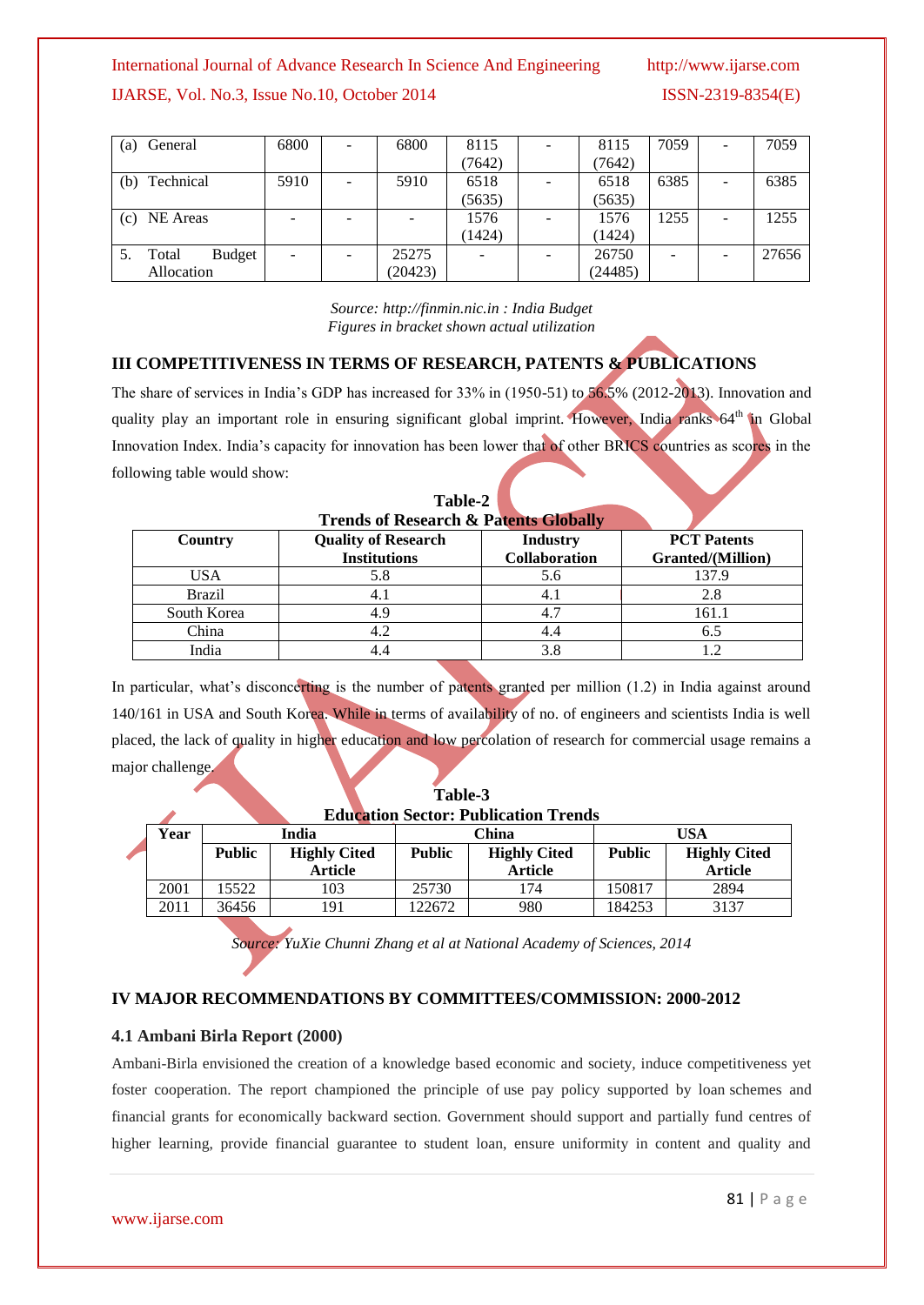education development planning. While proposing to legislate private universities bill to encourage establishment of new private universities in the field of science and technology, management and finance area. The report also propounded foreign direct investment but limited to science and technology and research should start from the under graduate level with a independent rating agency for universities which is linked to funding. Moreover excessive regulations discourage private spending, encourage freedom in operation and flexibility to innovate, with the report emphasizing that the government should play the role of a facilitator.

#### **4.2 Sam Pitroda Knowledge Commission (2009)**

Some of the striking features of the Knowledge Commission are growth of private and foreign universities and reduced role of the state. The commission also recommends expansion of the number of universities to 1500 in the country. The assumption is based on the fact that there are about 350 universities with enrolment of 10 million students so four times increase in enrolment will need four times increase in number of universities. The commission also recommends the establishment of 50 national universities by government or by private sponsoring bodies to be set up by society or trust or section 25 companies. The commission preference seems to be of private universities. The commission also strongly put forward reduced role of the UGC and recommended the establishment of an independent regulatory authority for higher education as independent regulatory authority for higher education (IRAHE). The commission also recommended addition 1.5% of GDP to to be allocated to higher education and that students fees should meet 20% of the total expenditure of the university. The commission further recommends autonomy for the universities to set student fee levels, and commercial use of university facilities, the government providing land and private sector finance to attract not for profit private investment.

### **4.3 Narayan Murthy Report (2012)**

The areas identified by the Narayan Murthy report are quality deficiency, quantity mismatch and funding gaps. The NMR argues that many challenges faced by the government remain unsolved because of the scarcity of resources which is the biggest factor for alluring corporate sector to invest in higher education through direct ownership, collaboration through research, faculty development, infrastructure creation, student scholarship and governance. The report argues for Autonomy in finance, regulatory, academic and administrative aspects, Resources-ensuring availability of land, infrastructure and connectivity, Fiscal incentives-to encourage investment and attracting funding, Enabling environment-for free movement of faculty and students to promote collaboration with world class institutions abroad, Freedom to accredit- with global accreditation agencies to put Indian institutions on par with the best, Access to funds- through scholarships to enable students, Enhancing research focused-through dedicated funding for research sponsored doctoral programs, part time master's and Ph.D. programs, Faculty development-visit of expert faculties, increasing the talent pool from corporate, faculty development program, Setting up centre of excellences or in the form of technology parks, Setting up new universities, Developing new knowledge clusters, The most significant recommendation by the committee Is the up gradation of 75 top of the class universities, with investment ranging from  $\Box$ 175 to  $\Box$ 200 crore per university, In addition the committee has recommended creation of 20 world class universities typical investment of  $\Box$  500crore per university and the third targeted outcome is the creation of 20 new national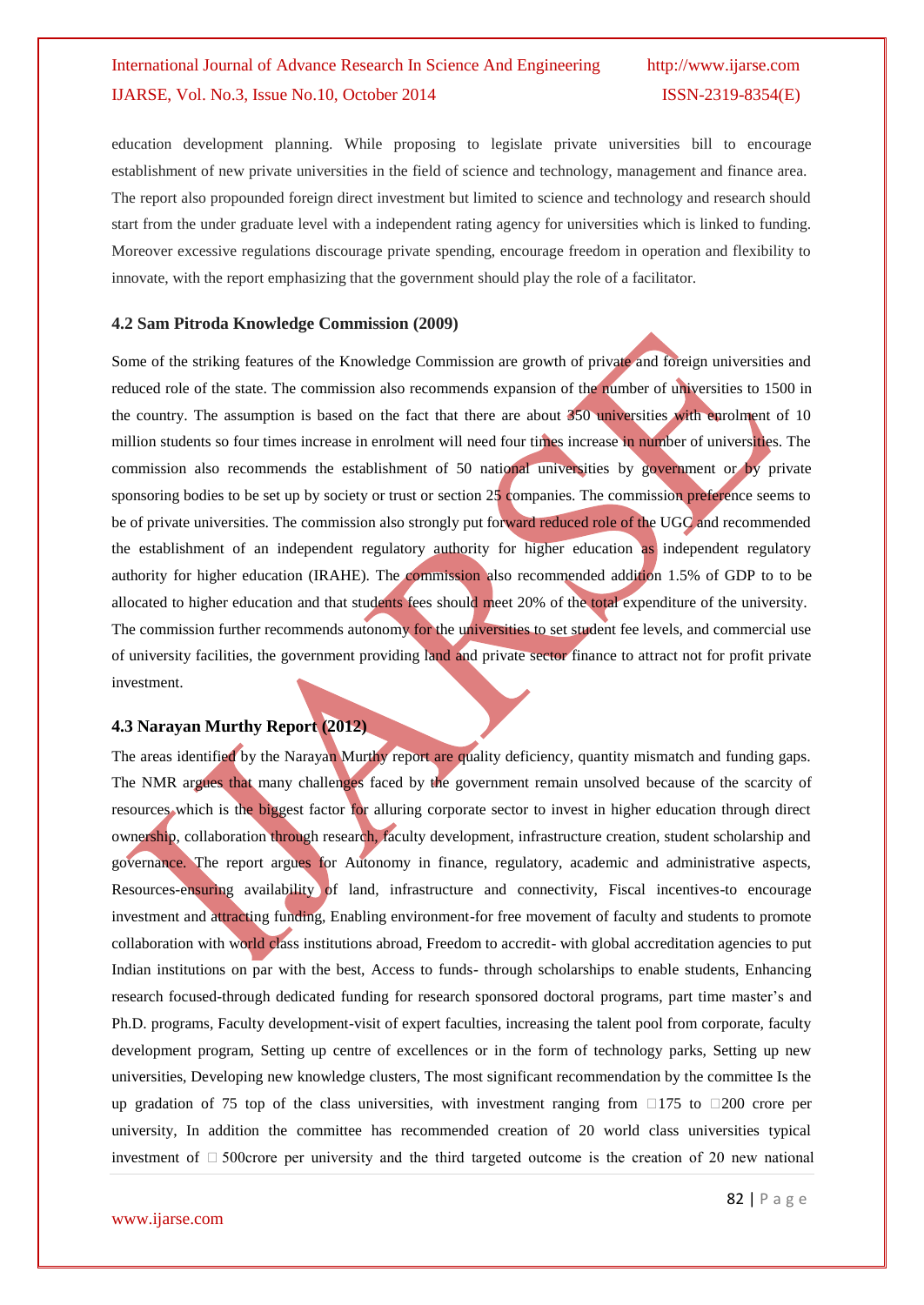knowledge clusters through the public private partnership, The estimated investment for the 5 year plan is of  $\Box$ 40000 crore with government corporate partnership, NYC report also recommended creation of council for industry and higher education collaboration as a nodal agency.

The Knowledge Commission and the Narayan Murthy committee report show a distinct bias for industry attraction for FDI in technical education and for promoting cause elite institutions. Thomas Josephs (2013) has observed that the concepts of Centres of Excellences by Knowledge Commission will be at the expense of a large number of institutions run by the states and private sectors. He observes that the Knowledge Commission draws experience of global trends which **favor privatization of higher education, prioritization of skill development over intellectual training**. While UGC emphasizes expansion and inclusion, the Knowledge Commission completely overlooks these concerns. Pathak (2013) has observed **that "NMC presents blossomed trees whose saplings were planted by Ambani-Birla report and watered by Knowledge Commission".**

## **V THE ROAD AHEAD AFTER DISMANTLING OF THE PLANNING COMMISSION**

### **(i) Corporate Social Responsibility**

The Corporate Social Responsibility provision has been incorporated as Section 135 of Companies Act 2013 as per which the companies with annual turnover of Rs.1000crores and above are expected to contribute 2% of their net profit to CSR schemes. It would be worthwhile to mention that UK has been a pioneer in this regard where many of the retail companies are actively engaged in providing health care to about 9.8 million people. While all the committees look for government support for land at very concessional rate and infrastructural support and recommend replication of the US model for privatization in higher education, none of the reports draw any reference to corporate philanthropy in US. Mathew brings out how close to 400 billion dollar has been contributed by around 59000 private grants by the private corporate sector which has seen growth of universities like Cornell and Chicago.

### **(ii) PPP Model**

For the PPP model to succeed there is a need for harmonious state corporate sector partnership, promotion of private sector philanthropy on lines of USA with strong handholding by government. It would be worthwhile to draw experience of other countries like Sweden, Germany, Singapore & China where the PPP model has worked wonders. The key success factors have been agreement on shared objectives from the beginning of the partnership and political will for participation of the private sector, transparency and accountability within the PPP. Sweden has regarded higher education as a "merit good" and has a long tradition of substantial public spending. It has substantive relationship with the private sector which includes sharing of roles, responsibility, risks and rewards. In Germany, public commitment to take most risks has encouraged many small private enterprises to participate in the PPP model. Such models have important lessons for India.

#### **(iii) Public Spending in Higher Education including Research and Development**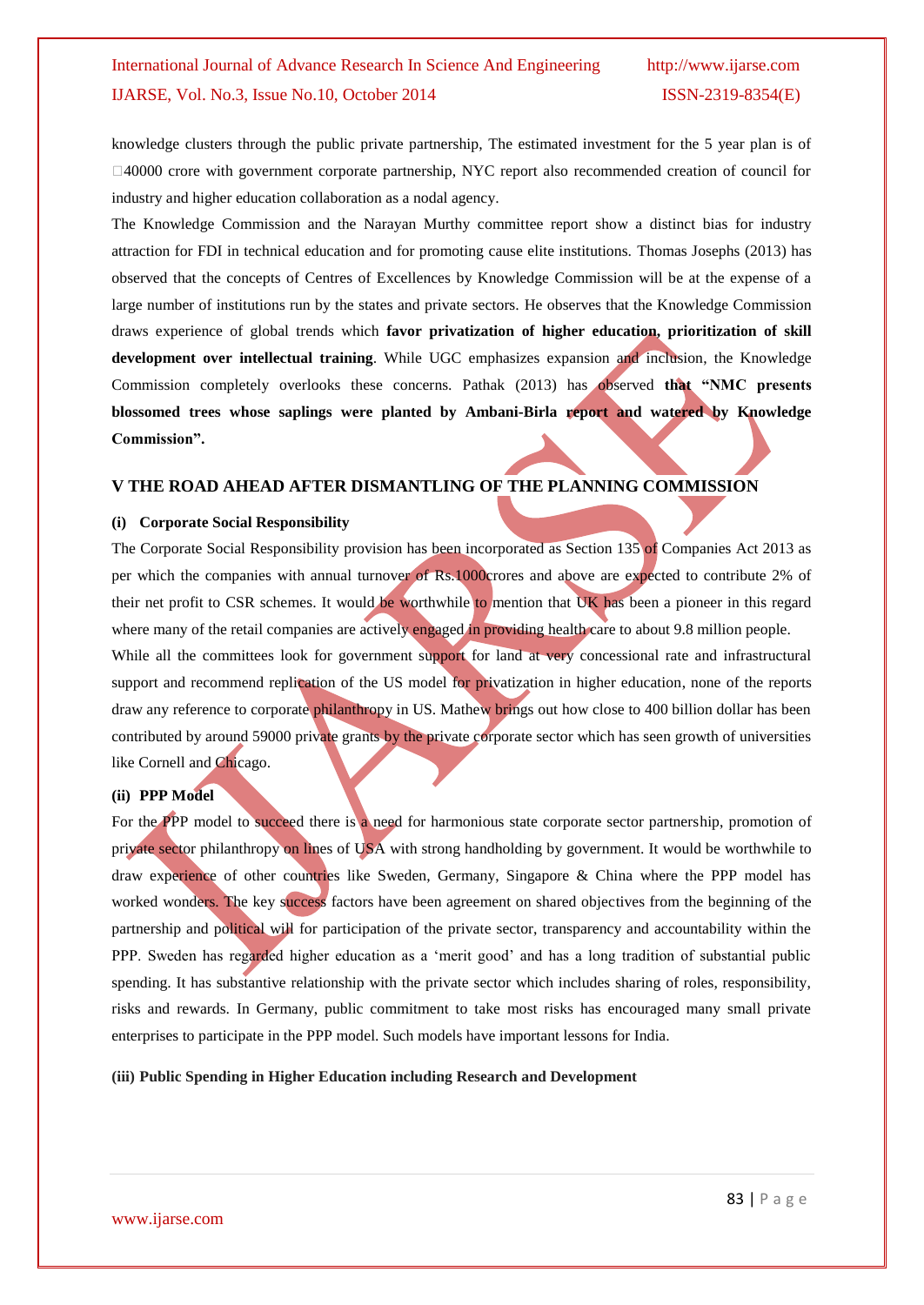IJARSE, Vol. No.3, Issue No.10, October 2014 ISSN-2319-8354(E)

| <b>GER, Quality &amp; Public Spending Globally</b> |                               |                                 |  |  |  |
|----------------------------------------------------|-------------------------------|---------------------------------|--|--|--|
| Country                                            | <b>GER</b> (Higher Education) | <b>Public Spending as % GDP</b> |  |  |  |
| Norway                                             | 73.8                          | 9.7                             |  |  |  |
| <b>USA</b>                                         | 94.8                          | 16.2                            |  |  |  |
| Korea                                              | 97.0                          | 6.5                             |  |  |  |
| China                                              | 25.9                          | 4.6                             |  |  |  |
| India                                              | 16.2                          | 3.3                             |  |  |  |
|                                                    | $C_{2}$ $\ldots$ $IIDD$ 0012  |                                 |  |  |  |

**Table-4 GER, Quality & Public Spending Globally**

*Source: HDR-2013*

It would be seen from the above that compared to the developed countries public spending in education is abysmally low. Higher education accounts for only 1.7% of India"s GDP. The Kothari Commission that atleast 6% of the GDP should be spent on education and 1% on research and development. However these sensible recommendations have been put in the backburner resulting in brain drain and the best of Indian mind pursing frontline research in US and European countries. In a recently concluded VC conference at KIIT University the unequivocal recommendation was to earmark at least 1% of India's GDP to research and development so that quality research papers and industry relevance of the universities is ensured.

## **(iv) FDI in Higher Education**

It has been brought out by Suhag and Rani (2013) that FDI in higher education will bring in quality programmes from foreign universities of repute and will improve market orientation. As per DIPP, higher education accounts for only 0.7% of India's total FDI inflow so far with 75% from Mauritius to Manipal University. There is therefore a need to encourage inflow of FDI and setting up viable Joint Venture enterprises & MoU with these companies. The position of FDI inflow over the years is as under.





*Source: RTI reply obtained by The Telegraph from the department of industrial policy and promotion (DIPP), a wing of the Union Commerce Ministey-April-Aug-11*

## **VI CONCLUSION**

It was Martin Luther King Jr. who had said that "Human progress is neither automatic nor inevitable". The remarkable contribution of science and technology in the  $20<sup>th</sup>$  century and the hyper connectivity of recent times are testimony to the substantial investment made by government and private sector in higher education in USA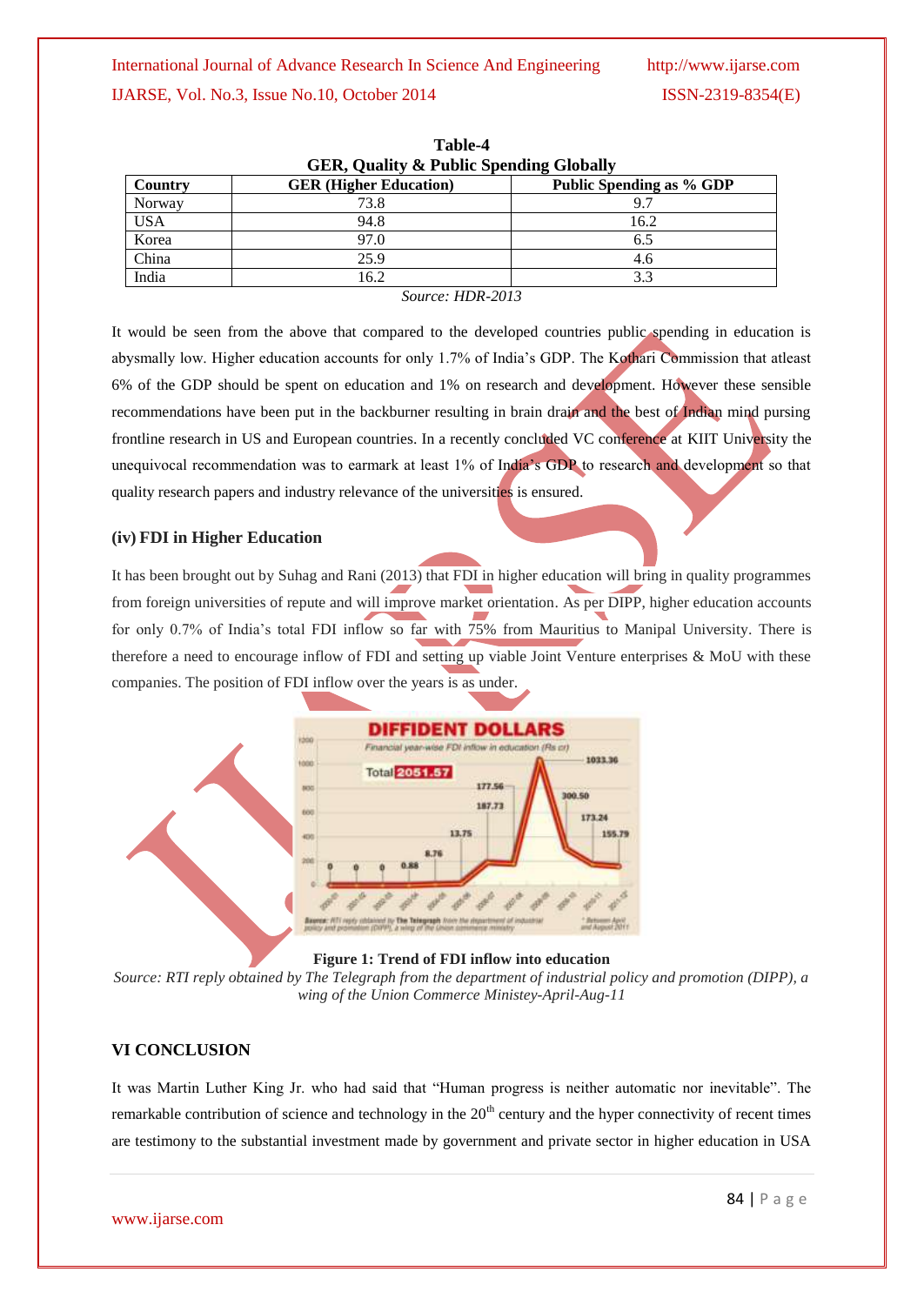and European Countries, Japan, Korea and China. Prof. Amartya Sen has been constantly clamoring for substantially higher public allocation to education 6% of GDP as against around 3% on a historical basis in India. Japan which is a manufacturing power house was investing handsomely (around 43% of their budget) even during MEJI Era (1868-1902). Similar has been the approach of South Korea and China who has become global manufacturing power house in the 1990s. There is a clear elitist approach in the various reports submitted to the government on higher education. Development has to be dispersed instead of getting confined to a few elite universities/institutions only. Since State Universities constitute nearly 50% of the total number and critically deficient of allocation, infrastructure and quality, there is a need for Big Push. The proposed setting up world class universities should provide the requisite handholding support and synergy to State and Private Universities in the matter of exchange of faculty, research, quality academic material and training. As Jeffery Sachs observes in the context of USA, **"Our greatest national illusion is that a healthy society can be organized around the mindless pursuit of wealth"**. The Planning Commission was set-up to ensure a healthy society through balanced economic growth. The dismantling of this behemoth and elitist recommendation of **Knowledge Commission and Narayan Murthy Report should not bid adieu to concerns of equity and research and development in the pursuit of crony capitalism.**

### **Acknowledgements**

The author acknowledges the contribution made by Dr. S.N. Misra, Prof. Economics and Director, School of Leadership, in KIIT University, Odisha

### **REFERENCES**

#### **Journal Papers:**

- 1. Agarwal, P.(2007). *Higher Education-I-From Kothari Commission to Pitroda Commission*. Economic and Political Weekly February 17, 2007
- *2.* Ahluwalia, M.S. *Planning then and now.*
- 3. Altbach, G.P.(2009). *The Giants Awake: Higher Education Systems in China and India.* Economic & Political Weekly, June 6, 2009 VOL XLIV No 23
- 4. Annual Report, Ministry of Human Resource Development, India, 2010-11 & 12-13
- 5. Deepak, N. *Globalization: What does it mean for higher education*. Economic Political Weekly, December 15, 2007
- *6. Economic Survey 2013-2014, Government of India*
- 7. *Higher Education in India:* Twelfth Five Year Plan (2012–2017) and beyond FICCI Higher Education Summit 2012
- 8. *Human Development Report, 2014*-Sustaining Human Progress: Reducing Vulnerabilities and Building Resilience-UNDP
- *9. India's Budget Document 2014-2015*
- 10. Mathews, E., Chittuparamban, B.A, Joshi, S., Dey, P. *Engaging the Corporate Sector Narayana Murthy Committee Recommendations on Higher Education.* Economic & Political Weekly - JULY 20, 2013 VOL XLVIII NO 29

www.ijarse.com